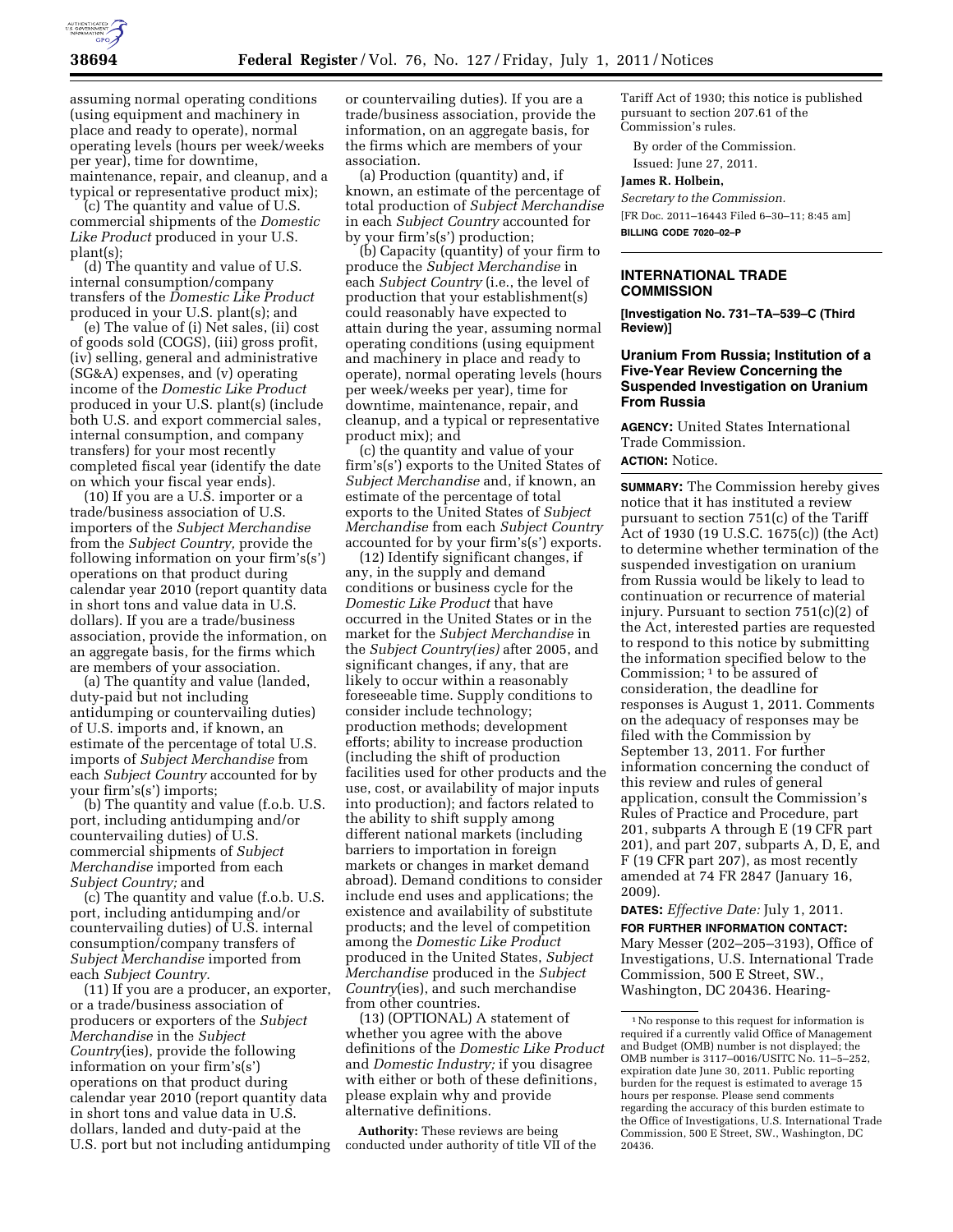impaired persons can obtain information on this matter by contacting the Commission's TDD terminal on 202– 205–1810. Persons with mobility impairments who will need special assistance in gaining access to the Commission should contact the Office of the Secretary at 202–205–2000. General information concerning the Commission may also be obtained by accessing its Internet server (*http:// www.usitc.gov*).

The public record for this review may be viewed on the Commission's electronic docket (EDIS) at *http:// edis.usitc.gov.* 

## **SUPPLEMENTARY INFORMATION:**

*Background.*— On October 16, 1992, the Department of Commerce (''Commerce'') suspended an antidumping duty investigation on imports of uranium from Russia (57 FR 49220, October 30, 1992). Following first five-year reviews by Commerce and the Commission, effective August 22, 2000, Commerce issued a continuation of the suspended investigation on imports of uranium from Russia (65 FR 50958 and 65 FR 52407 (corrected)). Following second five-year reviews by Commerce and the Commission, effective August 11, 2006, Commerce issued a continuation of the suspended investigation on imports of uranium from Russia (71 FR 46191). The Commission is now conducting a third review to determine whether termination of the suspended investigation would be likely to lead to continuation or recurrence of material injury to the domestic industry within a reasonably foreseeable time. It will assess the adequacy of interested party responses to this notice of institution to determine whether to conduct a full review or an expedited review. The Commission's determination in any expedited review will be based on the facts available, which may include information provided in response to this notice.

*Definitions.*—The following definitions apply to this review:

(1) *Subject Merchandise* is the class or kind of merchandise that is within the scope of the five-year review, as defined by the Department of Commerce.

(2) The *Subject Country* in this review is Russia.

(3) The *Domestic Like Product* is the domestically produced product or products which are like, or in the absence of like, most similar in characteristics and uses with, the Subject Merchandise. In its original preliminary determination concerning the U.S.S.R. and in its first and second full five-year review determinations

concerning Russia, the Commission defined the Domestic Like Product as uranium coextensive with Commerce's scope.

(4) The *Domestic Industry* is the U.S. producers as a whole of the Domestic Like Product, or those producers whose collective output of the Domestic Like Product constitutes a major proportion of the total domestic production of the product. In its original preliminary determination concerning the U.S.S.R., the Commission defined the Domestic Industry as domestic producers of the product coextensive with Commerce's scope of the investigation, including the U.S. Department of Energy's uranium enrichment operations. In its full first and second five-year review determinations concerning Russia, the Commission defined the Domestic Industry as all domestic producers of uranium, including concentrators, the converter, the enricher, and fabricators.

(5) An *Importer* is any person or firm engaged, either directly or through a parent company or subsidiary, in importing the Subject Merchandise into the United States from a foreign manufacturer or through its selling agent.

*Participation in the review and public service list.*—Persons, including industrial users of the Subject Merchandise and, if the merchandise is sold at the retail level, representative consumer organizations, wishing to participate in the review as parties must file an entry of appearance with the Secretary to the Commission, as provided in section 201.11(b)(4) of the Commission's rules, no later than 21 days after publication of this notice in the **Federal Register**. The Secretary will maintain a public service list containing the names and addresses of all persons, or their representatives, who are parties to the review.

Former Commission employees who are seeking to appear in Commission five-year reviews are advised that they may appear in a review even if they participated personally and substantially in the corresponding underlying original investigation. The Commission's designated agency ethics official has advised that a five-year review is not considered the ''same particular matter'' as the corresponding underlying original investigation for purposes of 18 U.S.C. 207, the post employment statute for Federal employees, and Commission rule 201.15(b)(19 CFR 201.15(b)), 73 FR 24609 (May 5, 2008). This advice was developed in consultation with the Office of Government Ethics. Consequently, former employees are not required to seek Commission approval

to appear in a review under Commission rule 19 CFR § 201.15, even if the corresponding underlying original investigation was pending when they were Commission employees. For further ethics advice on this matter, contact Carol McCue Verratti, Deputy Agency Ethics Official, at 202–205– 3088.

*Limited disclosure of business proprietary information (BPI) under an administrative protective order (APO) and APO service list.*—Pursuant to section 207.7(a) of the Commission's rules, the Secretary will make BPI submitted in this review available to authorized applicants under the APO issued in the review, provided that the application is made no later than 21 days after publication of this notice in the **Federal Register**. Authorized applicants must represent interested parties, as defined in 19 U.S.C. § 1677(9), who are parties to the review. A separate service list will be maintained by the Secretary for those parties authorized to receive BPI under the APO.

*Certification.*—Pursuant to section 207.3 of the Commission's rules, any person submitting information to the Commission in connection with this review must certify that the information is accurate and complete to the best of the submitter's knowledge. In making the certification, the submitter will be deemed to consent, unless otherwise specified, for the Commission, its employees, and contract personnel to use the information provided in any other reviews or investigations of the same or comparable products which the Commission conducts under Title VII of the Act, or in internal audits and investigations relating to the programs and operations of the Commission pursuant to 5 U.S.C. Appendix 3.

*Written submissions.*—Pursuant to section 207.61 of the Commission's rules, each interested party response to this notice must provide the information specified below. The deadline for filing such responses is August 1, 2011. Pursuant to section 207.62(b) of the Commission's rules, eligible parties (as specified in Commission rule 207.62(b)(1)) may also file comments concerning the adequacy of responses to the notice of institution and whether the Commission should conduct an expedited or full review. The deadline for filing such comments is September 13, 2011. All written submissions must conform with the provisions of sections 201.8 and 207.3 of the Commission's rules and any submissions that contain BPI must also conform with the requirements of sections 201.6 and 207.7 of the Commission's rules. The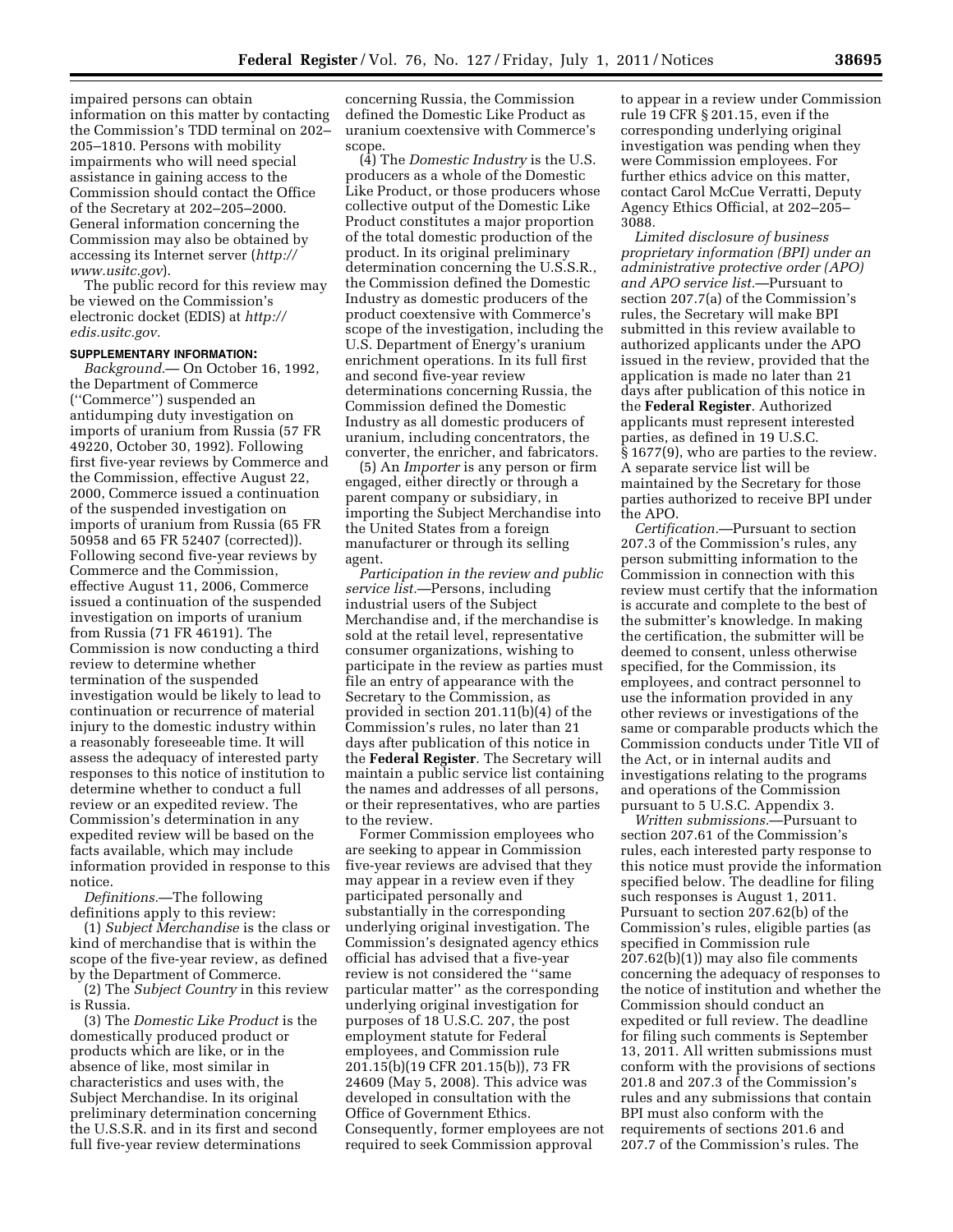Commission's rules do not authorize filing of submissions with the Secretary by facsimile or electronic means, except to the extent permitted by section 201.8 of the Commission's rules, as amended, 67 FR 68036 (November 8, 2002). Also, in accordance with sections 201.16(c) and 207.3 of the Commission's rules, each document filed by a party to the review must be served on all other parties to the review (as identified by either the public or APO service list as appropriate), and a certificate of service must accompany the document (if you are not a party to the review you do not need to serve your response).

*Inability to provide requested information.*—Pursuant to section 207.61(c) of the Commission's rules, any interested party that cannot furnish the information requested by this notice in the requested form and manner shall notify the Commission at the earliest possible time, provide a full explanation of why it cannot provide the requested information, and indicate alternative forms in which it can provide equivalent information. If an interested party does not provide this notification (or the Commission finds the explanation provided in the notification inadequate) and fails to provide a complete response to this notice, the Commission may take an adverse inference against the party pursuant to section 776(b) of the Act in making its determination in the review.

*Information to be Provided In Response to this Notice of Institution:*  As used below, the term ''firm'' includes any related firms.

(1) The name and address of your firm or entity (including World Wide Web address) and name, telephone number, fax number, and E-mail address of the certifying official.

(2) A statement indicating whether your firm/entity is a U.S. producer of the Domestic Like Product, a U.S. union or worker group, a U.S. importer of the Subject Merchandise, a foreign producer or exporter of the Subject Merchandise, a U.S. or foreign trade or business association, or another interested party (including an explanation). If you are a union/worker group or trade/business association, identify the firms in which your workers are employed or which are members of your association.

(3) A statement indicating whether your firm/entity is willing to participate in this review by providing information requested by the Commission.

(4) A statement of the likely effects of the termination of the suspended investigation on the Domestic Industry in general and/or your firm/entity specifically. In your response, please discuss the various factors specified in

section 752(a) of the Act (19 U.S.C. 1675a(a)) including the likely volume of subject imports, likely price effects of subject imports, and likely impact of imports of Subject Merchandise on the Domestic Industry.

(5) A list of all known and currently operating U.S. producers of the Domestic Like Product. Identify any known related parties and the nature of the relationship as defined in section 771(4)(B) of the Act (19 U.S.C. § 1677(4)(B)).

(6) A list of all known and currently operating U.S. importers of the Subject Merchandise and producers of the Subject Merchandise in the Subject Country that currently export or have exported Subject Merchandise to the United States or other countries after 2005.

(7) A list of 3–5 leading purchasers in the U.S. market for the Domestic Like Product and the Subject Merchandise (including street address, World Wide Web address, and the name, telephone number, fax number, and E-mail address of a responsible official at each firm).

(8) A list of known sources of information on national or regional prices for the Domestic Like Product or the Subject Merchandise in the U.S. or other markets.

(9) If you are a U.S. producer of the Domestic Like Product, provide the following information on your firm's operations on that product during calendar year 2010, except as noted. Report quantity data in (1) Pounds of natural uranium concentrate (concentrated  $U_3O_8$ ) (Concentrate Producers), (2) kilograms of natural uranium hexafluoride, or kgU, (natural UF6) (Converters), (3) SWUs of enriched uranium hexafluoride (enriched UF $_6$ (LEU–HF)) (Enrichers), or (4) kilograms of enriched uranium oxides, nitrates, and metals, or kgU (Fabricators) (including only that part of the fabrication that is included with the product scope—i.e., the conversion and pelletizing processes). Report value data in U.S. dollars, f.o.b. plant. If you are a union/worker group or trade/business association, provide the information, on an aggregate basis, for the firms in which your workers are employed/ which are members of your association.

(a) Production (quantity) and, if known, an estimate of the percentage of total U.S. production of the Domestic Like Product accounted for by your firm's(s') production;

(b) Capacity (quantity) of your firm to produce the Domestic Like Product (i.e., the level of production that your establishment(s) could reasonably have expected to attain during the year, assuming normal operating conditions

(using equipment and machinery in place and ready to operate), normal operating levels (hours per week/weeks per year), time for downtime, maintenance, repair, and cleanup, and a typical or representative product mix);

(c) the quantity and value of U.S. commercial shipments of the Domestic Like Product produced in your U.S. plant(s);

(d) the quantity and value of U.S. internal consumption/company transfers of the Domestic Like Product produced in your U.S. plant(s); and

(e) the value of (i) Net sales, (ii) cost of goods sold (COGS), (iii) gross profit, (iv) selling, general and administrative (SG&A) expenses, and (v) operating income of the Domestic Like Product produced in your U.S. plant(s) (include both U.S. and export commercial sales, internal consumption, and company transfers) for your most recently completed fiscal year (identify the date on which your fiscal year ends).

(10) If you are a U.S. importer or a trade/business association of U.S. importers of the Subject Merchandise from the Subject Country, provide the following information on your firm's(s') operations on that product during calendar year 2010. Depending upon the form in which it is imported, report quantity data in (1) Pounds of natural uranium concentrate (concentrated  $U_3O_8$ , (2) kilograms of natural uranium hexafluoride, or kgU, (natural UF $_6$ ), (3) SWUs of enriched uranium hexafluoride (enriched  $UF_6$  (LEU–HF)), or (4) kilograms of enriched uranium oxides, nitrates, and metals, or kgU. Report value data in U.S. dollars, f.o.b. plant. If you are a trade/business association, provide the information, on an aggregate basis, for the firms which are members of your association.

(a) The quantity and value (landed, duty-paid but not including antidumping or countervailing duties) of U.S. imports and, if known, an estimate of the percentage of total U.S. imports of Subject Merchandise from the Subject Country accounted for by your firm's(s') imports;

(b) the quantity and value (f.o.b. U.S. port, including antidumping and/or countervailing duties) of U.S. commercial shipments of Subject Merchandise imported from the Subject Country; and

(c) the quantity and value (f.o.b. U.S. port, including antidumping and/or countervailing duties) of U.S. internal consumption/company transfers of Subject Merchandise imported from the Subject Country.

(11) If you are a producer, an exporter, or a trade/business association of producers or exporters of the Subject